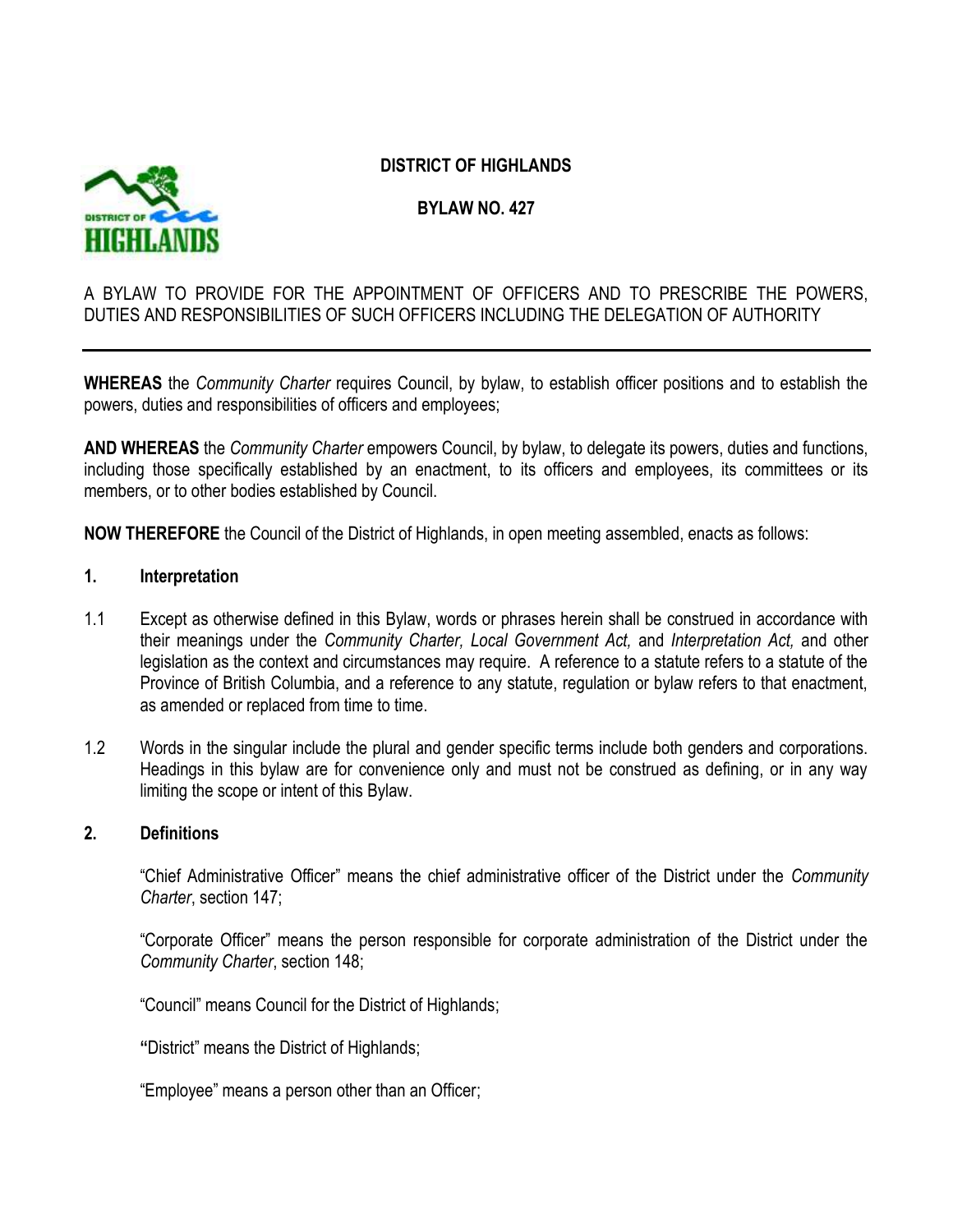"Financial Officer" means the person responsible for financial administration of the District under the *Community Charter*, section 149; and

"Officer" means a person appointed under section 146 of the *Community Charter*.

## **3. Establishment of Officer Positions**

- 3.1 The persons holding the following positions are established as Officers of the District under section 146 and the following provisions of the *Community Charter*:
	- a. Chief Administrative Officer, pursuant to section 147 and as set out in Schedule "A";
	- b. Corporate Officer, pursuant to section 148 and as set out in Schedule "B";
	- c. Financial Officer, pursuant to section 149 and as set out in Schedule "C".
- 3.2 The appointment of the Officers listed in section 3.1 shall be made by Council;
- 3.3 Nothing in this Bylaw shall prevent the appointment of the same person to two or more offices or positions.

### **4. Signing Authorization**

4.1 Except for specific provisions in this Bylaw, any contract, agreement, debenture, plan or other document or instrument to be executed or approved, or terminated by the District shall be executed by the Mayor and Corporate Officer.

# **5. Authorized Signatories for Real and Specified Real Property Transactions**

5.1 The Chief Administrative Officer is assigned the authority to negotiate, approve and execute on behalf of the District all transactions involving the acquisition or disposal of land or improvements which have been approved by Council resolution or bylaw.

# **6. Delegation of Purchasing Authority**

- 6.1 Council hereby delegates all of the powers, duties and functions of Council to authorize the execution of contracts and/or purchases of goods and services on behalf of the District to the Chief Administrative Officer for the provision of goods and services or other District activities, works or services that are ordinary to the business of the District, that are:
	- a) Approved within the Financial Plan;
	- b) Awarded in accordance with applicable enactments, and policies of the District; and
	- c) Subject to limitations on that delegated authority set out in the District's Purchasing of Goods and Services Policy, as adopted by Council and amended from time to time.
- 6.2 This section does not authorize the execution of any agreement that requires elector approval under the *Community Charter*, whether as a result of the stated term of the agreement or any provision for extension or renewal.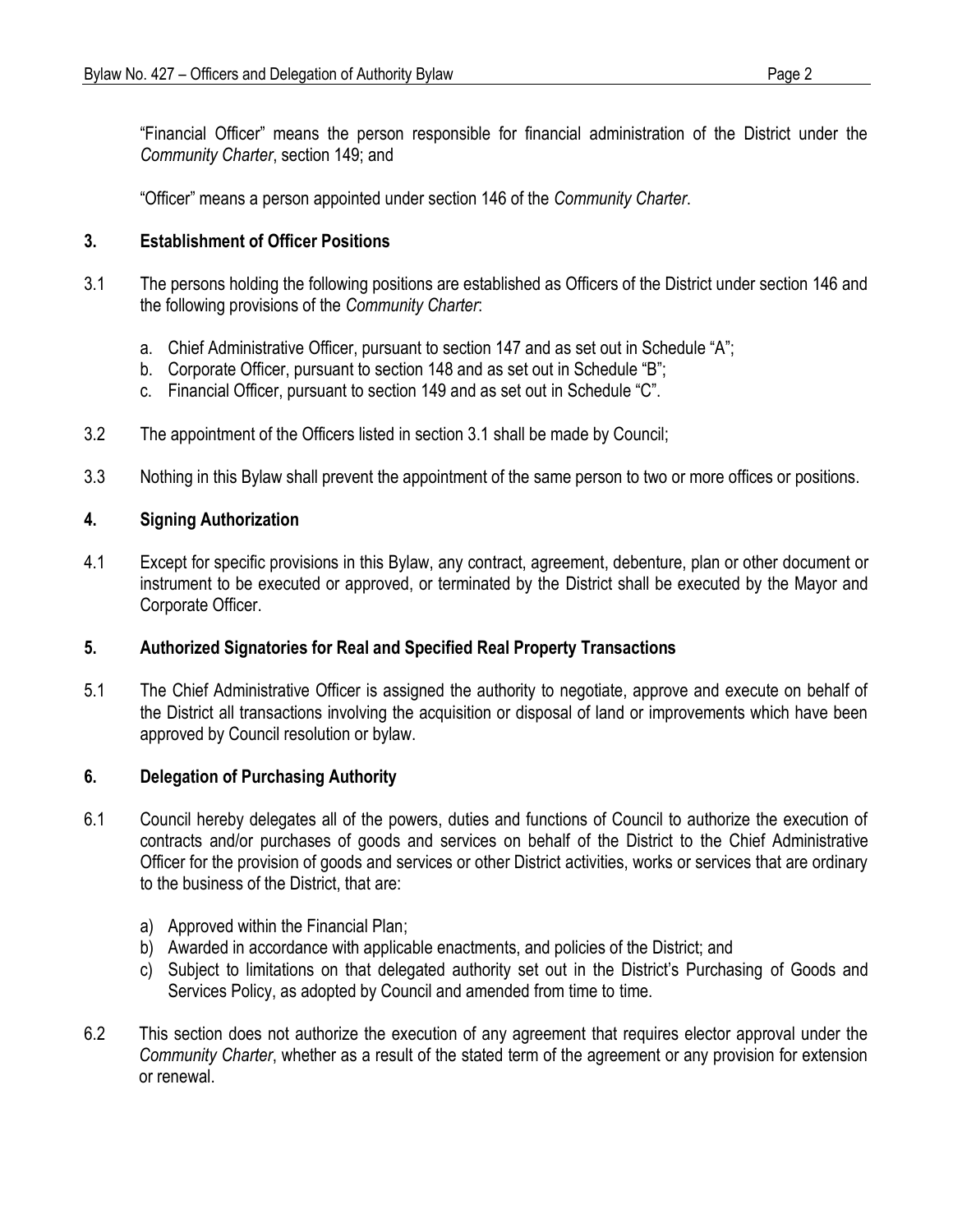### **7. Limitations on Delegation**

- 7.1 Unless a power, duty or function of Council has been expressly delegated by this Bylaw, all the powers, duties and functions of Council remain with Council.
- 7.2 If this Bylaw delegates a power, duty or function to an officer position, the delegation of the power, duty or function is to the person who from time to time holds the position, or to any person designated by Council to act in the place of the person.
- 7.3 For certainty, a person to whom a power, duty or function has been delegated under this Bylaw has no authority to further delegate to another person any power, duty or function that has been delegated by this Bylaw.

#### **8. Amendments to Titles**

8.1 For the purposes of this Bylaw, where a staff position is identified by title within this Bylaw, and should the name of that position or details of the duties of that position change, the rights, duties and obligations of the former position under the Bylaw will transfer to the new position if the role of that staff position is similar in authority and responsibility.

#### **9. Severability**

9.1 If any section, subsection or paragraph of this Bylaw is found invalid by a decision of a Court or competent jurisdiction, the invalid section, subsection or paragraph shall be severed without effect on the remainder of the Bylaw.

#### **10. Repeal**

10.1 Bylaw No. 244, "District of Highlands Officers Bylaw No. 244, 2004" is hereby repealed.

### **11. Name of Bylaw**

11.1 This Bylaw may be cited for all purposes as the "Officer and Delegation of Authority Bylaw No. 427, 2020".

| <b>READ A FIRST TIME THIS</b>  | 16 <sup>th</sup> | day of | November, 2020 |
|--------------------------------|------------------|--------|----------------|
| <b>READ A SECOND TIME THIS</b> | 16 <sup>th</sup> | day of | November, 2020 |
| <b>READ A THIRD TIME THIS</b>  | 16 <sup>th</sup> | day of | November, 2020 |
| <b>ADOPTED THIS</b>            | 7th              | day of | December, 2020 |

\_\_\_\_\_\_\_\_\_\_\_\_\_\_\_\_\_\_\_\_\_\_\_\_\_ \_\_\_\_\_\_\_\_\_\_\_\_\_\_\_\_\_\_\_\_\_\_\_\_\_\_\_\_

### MAYOR CORPORATE OFFICER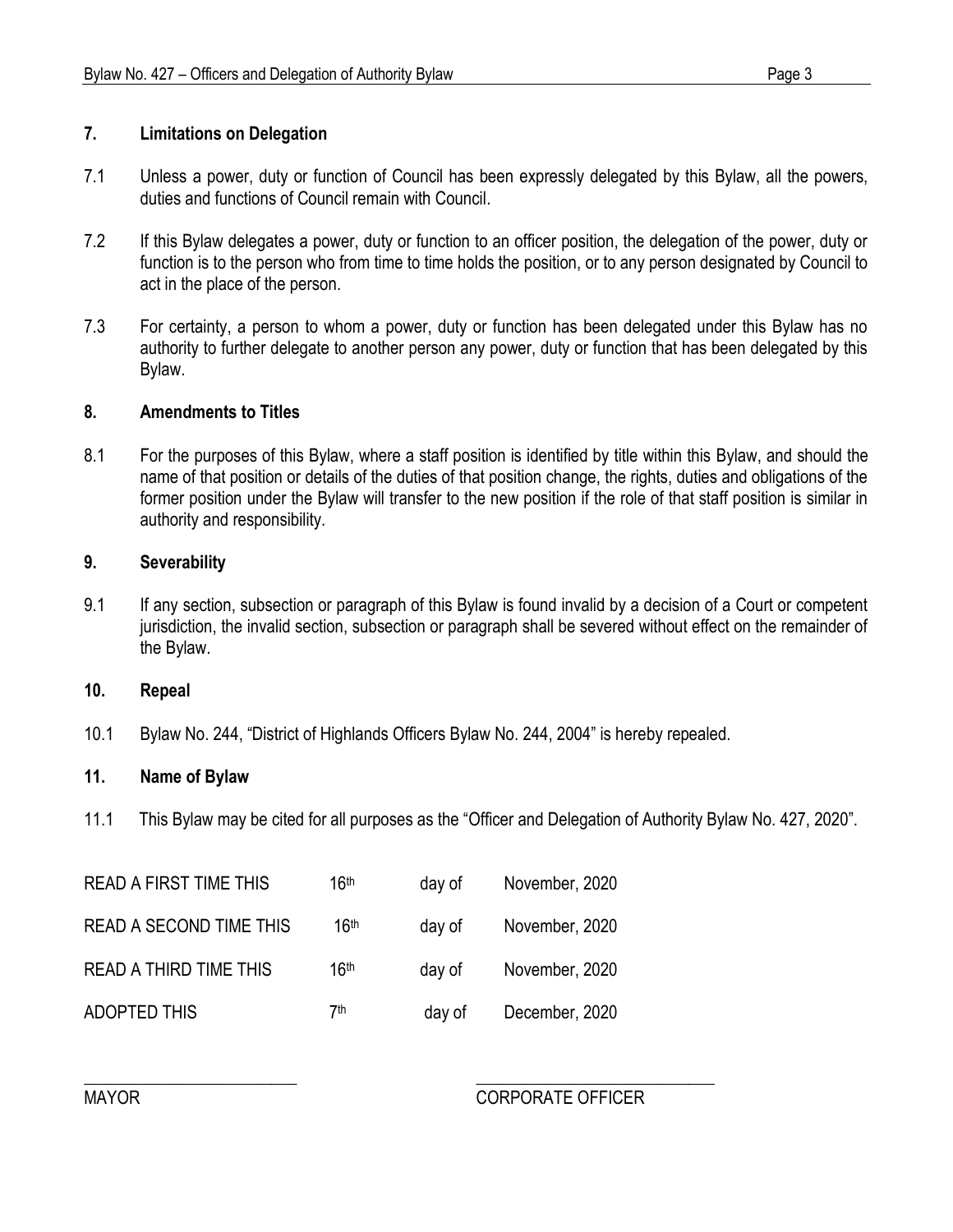# **SCHEDULE "A"**

# **POWERS, DUTIES AND FUNCTIONS OF THE CHIEF ADMINISTRATIVE OFFICER**

## **General Accountability**

The Chief Administrative Officer has responsibility for carrying out the powers, duties and functions specified in Section 147 of the *Community Charter* and other provisions applicable to the Chief Administrative Officer in other enactments.

Duties of the Chief Administrative Officer include:

- 1. The overall management of the operations and resources of the District;
- 2. The implementation of Council approved policies, programs and directives;
- 3. The initiation and recommendation of policy changes;
- 4. Advising and informing the Council on the operation and affairs of the District;
- 5. Selecting Officers subject to Council appointment; and
- 6. Appointing, disciplining, suspending or terminating any employee of the District; subject to any contract of employment in force, other than an Officer.

# **Nature and Scope of the Position**

The Chief Administrative Officer plans, directs, supervises, coordinates and controls the business affairs of the District in accordance with plans, policies and financial limitations that are established by Council and in accordance with the provisions and limitations of applicable legislation by:

- 1. Coordinating interdepartmental matters;
- 2. Directing the preparation and revision of plans and budgets;
- 3. Interpreting regulations;
- 4. Investigating and settling disputes with respect to personnel matters;
- 5. Relieving Council of details associated with the day-to-day management of municipal activities;
- 6. Providing leadership with respect to staff morale and motivation;
- 7. Establishing and maintaining effective communication systems both internally among departments and with external organizations;
- 8. Establishing, promoting and maintaining extensive contact with representatives of private firms and with other senior officials in other local governments;
- 9. Acting as official spokesperson on all non-political issues.

# **Management Direction**

The Chief Administrative Officer is directly responsible for ensuring that municipal employees provide the services required by the District and is responsible for overseeing:

- 1. Preparation of annual operating and capital budgets;
- 2. Preparation of plans and programs for the establishment, development, expansion, improvement, reduction or discontinuance of municipal services;
- 3. Recommendations for approval of all wages, salaries and working conditions;
- 4. The preparation of all contracts and specifications for the contracts;
- 5. Changes to the organizational structure of the municipality.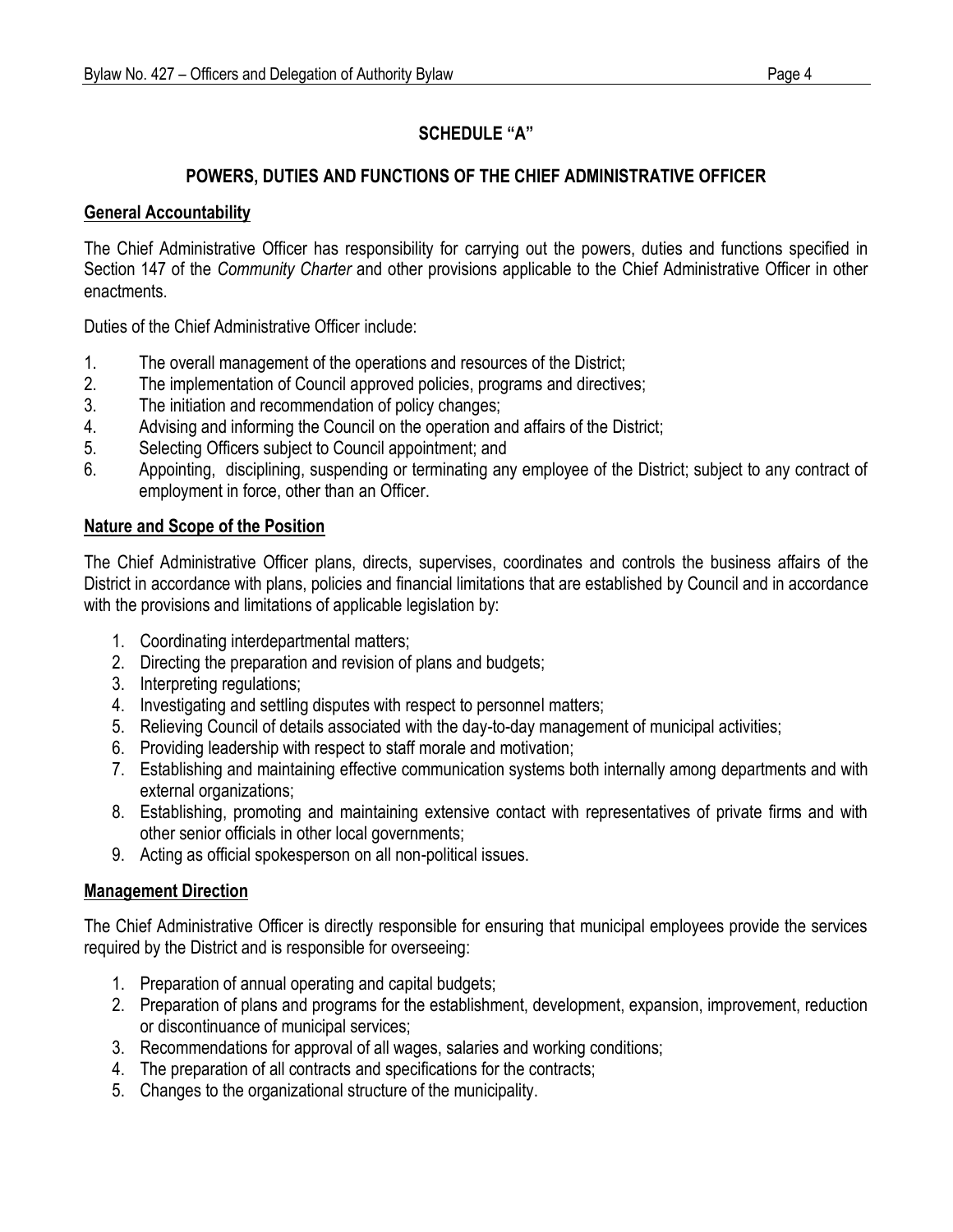# **SCHEDULE "B"**

# **POWERS, DUTIES AND FUNCTIONS OF THE CORPORATE OFFICER**

## **General Accountability**

The Corporate Officer has responsibility for carrying out the powers, duties and functions of the Corporate Officer as set out in the *Community Charter* and other provisions applicable to the Corporate Officer in other enactments.

Duties of the Corporate Officer also include:

- 1. Assuming the role of Chief Administrative Officer in his/her absence;
- 2. Supervision of office staff;
- 3. Keeping Council informed on all important matters affecting District affairs;
- 4. Advising Council on matters within the control and purview of the Council;
- 5. Attending meetings of Council, Committee of the Whole and other meetings as may be required;
- 6. Preparing reports, bylaws, public notices and policies within applicable legal requirements for Council consideration;
- 7. Acting as Signing Officer for the purposes of executing, together with the Mayor or Acting Mayor, all instruments, contracts, agreements and documents on behalf of the District;
- 8. Establishing and maintaining adequate relationships with the public, government officers, local agencies and with the media so that policies of the Council may be properly reflected;
- 9. Accepting, on behalf of the Council or the District, notices and documents that are required or permitted to be given to, served on, filed with or otherwise provided to the Council or District;
- 10. Administer oaths and taking affirmations, affidavits and declarations required to be taken under the *Community Charter* or any other enactment relating to municipalities;
- 11. Certifying copies of bylaws and other documents, as required or requested;
- 12 Preparing Council agendas, including any follow-up from same.
- 13. Performing the duties of Chief Election Officer and administering general local elections, by-elections and elector assent opportunities including training and supervision of election staff.
- 14. Assisting with all matters related to human resources, including assistance with recommendations for approval of all wages, salaries and working conditions and investigating and settling disputes respecting all personnel matters;
- 15. Working with the public, elected officials and appointed bodies on a regular basis in a cooperative capacity including liaising with provincial ministries regarding bylaw approval and media representatives regarding advertising of legal notices;
- 16. Performing the tasks of other employees as required by the Chief Administrative Officer when those employees are absent from work for any reason;
- 17. Providing information and assistance to the public and others regarding policies, bylaws, regulations, official records, Council and Committee actions and election matters and procedures;
- 18. Conducting research assignments and special projects;
- 19. Maintaining the records management system;
- 20. Administering the FOIPPA program including processing of FOI requests; and
- 21. Performing other related duties as may be required by the Chief Administrative Officer.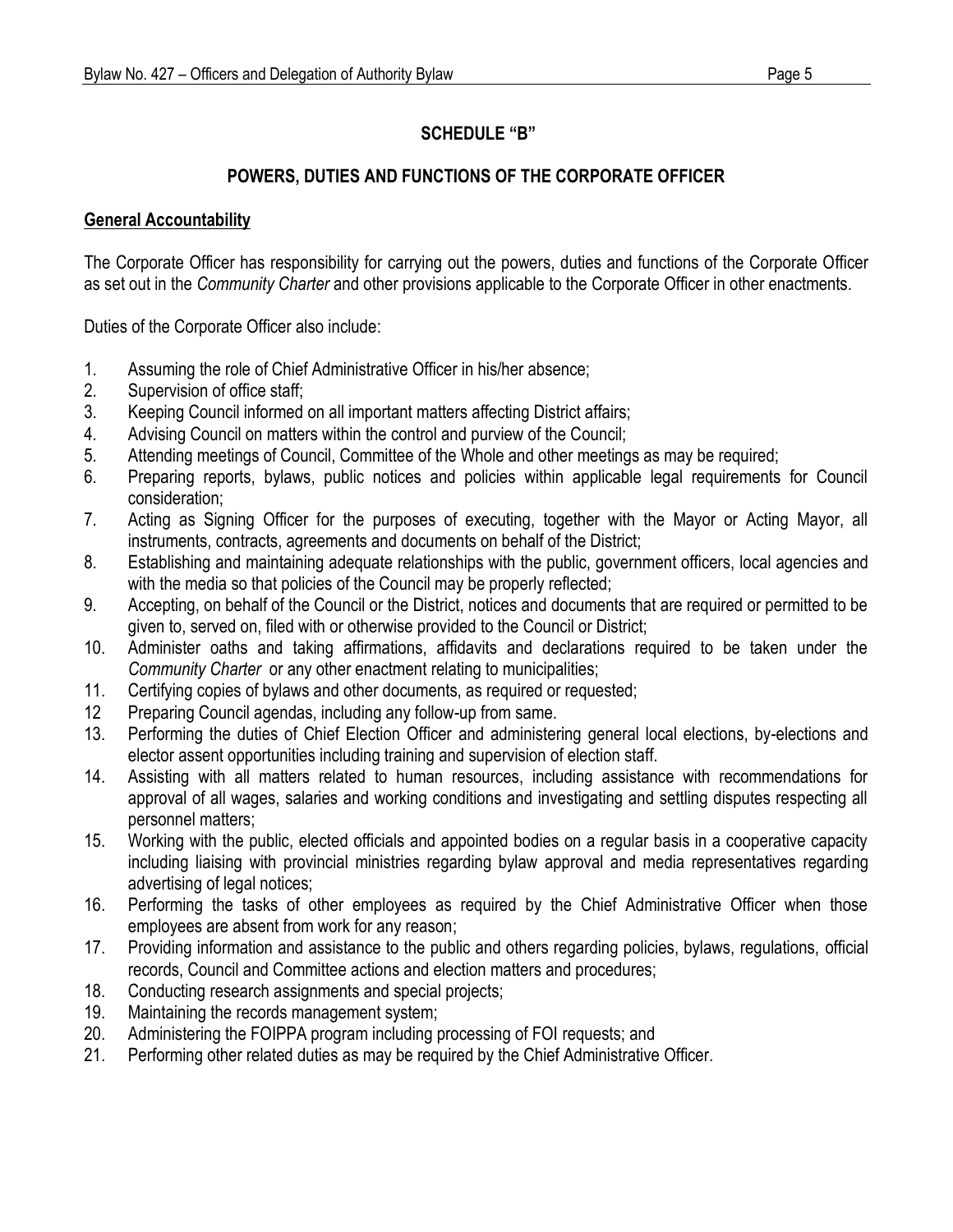# **SCHEDULE "C"**

# **POWERS AND DUTIES OF THE FINANCIAL OFFICER**

## **General Accountability**

The Financial Officer is responsible for undertaking the statutory duties of the Financial Officer pursuant to the *Community Charter* and other provisions applicable to the Financial Officer in other enactments.

Duties of the Financial Officer include:

- 1. Receiving all money paid to the District;
- 2. Ensuring the keeping of all funds and securities of the District;
- 3. Investing municipal funds, until required, in authorized investments;
- 4. Expending municipal money in the manner authorized by Council;
- 5. Ensuring that accurate records and full accounts of the financial affairs of the District are prepared, maintained and kept safe;
- 6. Exercising control and supervision over all of the financial affairs of the District.

# **Nature and Scope of the Position**

The Financial Officer organizes, directs and supervises the Finance Department including:

- 1. Preparing, in consultation with any other Department Heads, the necessary Provisional, Annual and Capital Budgets for presentation to the Council, or the appropriate committees.
- 2. Administering financial operations in accordance with the Financial Plan approved by Council.
- 3. Investigating and recommending extraordinary expenditures not included in the approved budgets, and subject to required approvals, make such expenditures when directed by Council.
- 4. Planning and administering the financial affairs of the District in accordance with Council policy, and attending to the investment and borrowing of funds as required, subject to the limitations established by Provincial legislation.
- 5. Ensuring the establishment of appropriate safeguards over all funds, physical assets, insurance and other property of the District.
- 6. Acting as a Signing Officer of the District, together with the Mayor or Acting Mayor, to sign, make draw and/or accept any cheques, promissory notes, bills of exchange or other negotiable instruments, any order for the payment of money, contracts for letters or forward exchange and generally all instruments or documents for the purpose of binding or obligating the District in any way in connection with its accounts and transactions with the bank.
- 7. Establishing procedures in accordance with Council policy for all purchases and payment thereof.
- 8. Preparing or directing the preparation of all financial statements, reports, or statistical reports required by Government Departments or Agencies or Council.
- 9. Developing improved systems and forms as deemed necessary and giving functional advice and guidance to other municipal departments as required.